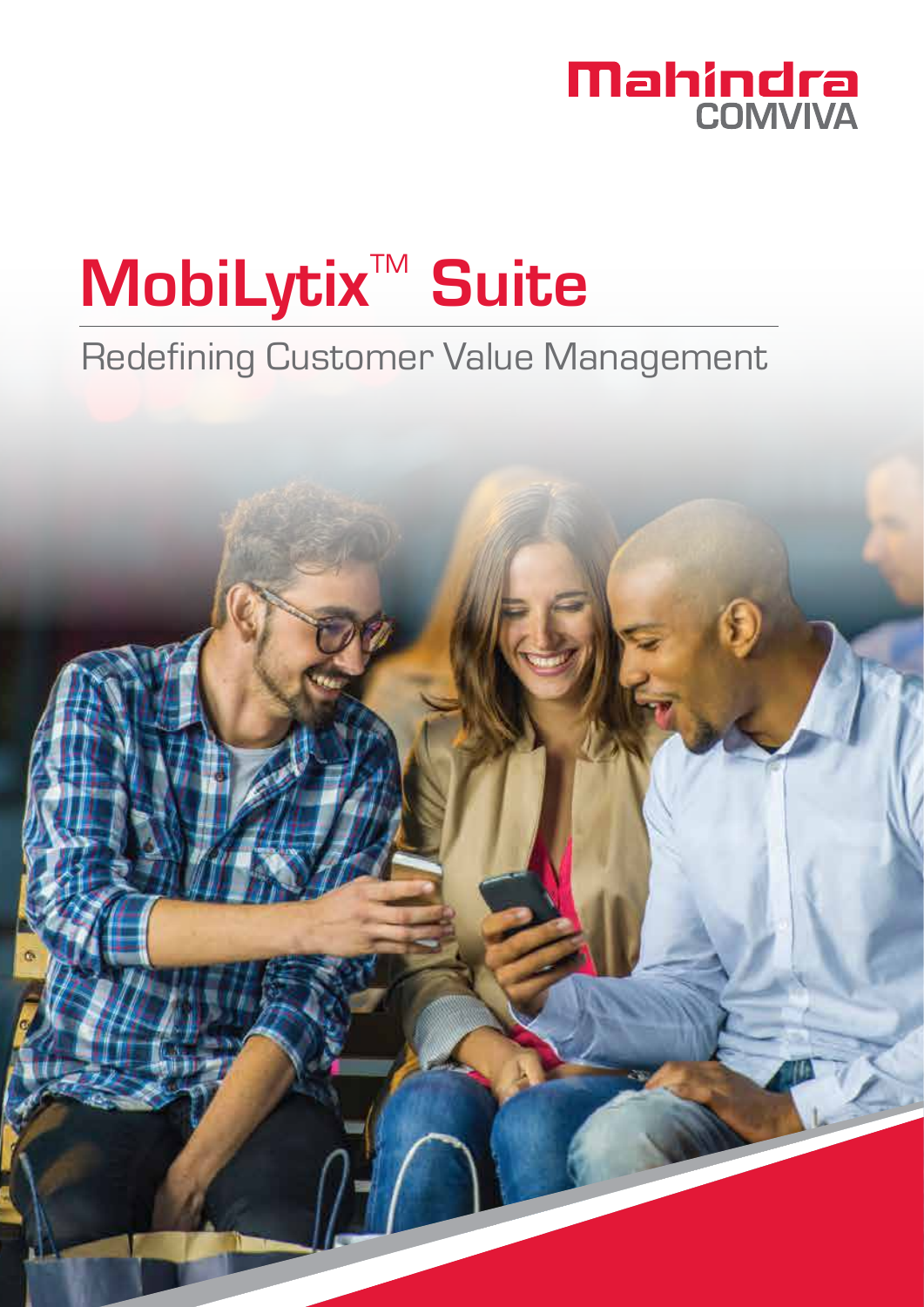In today's telecom industry, service providers across the globe are witnessing an unprecedented rise in volume, variety and velocity of information ("big data") due to the next generation mobile network rollouts, increased use of smart phones and rise of social media. Thus, it is imperative for operators to shift their focus from mass market to personalised engagement. This is aimed at increasing the relevancy and timeliness of their offers. Hence, an effective engagement strategy spanning the entire customer lifecycle from acquisition to retention to re-activation would help achieve quicker returns on investment along with enhanced revenue.



Mahindra Comviva's MobiLytix<sup>™</sup> suite is a big data driven mobile analytics solution that enables in generating hidden customer insights to drive revenue growth and superior customer experience.

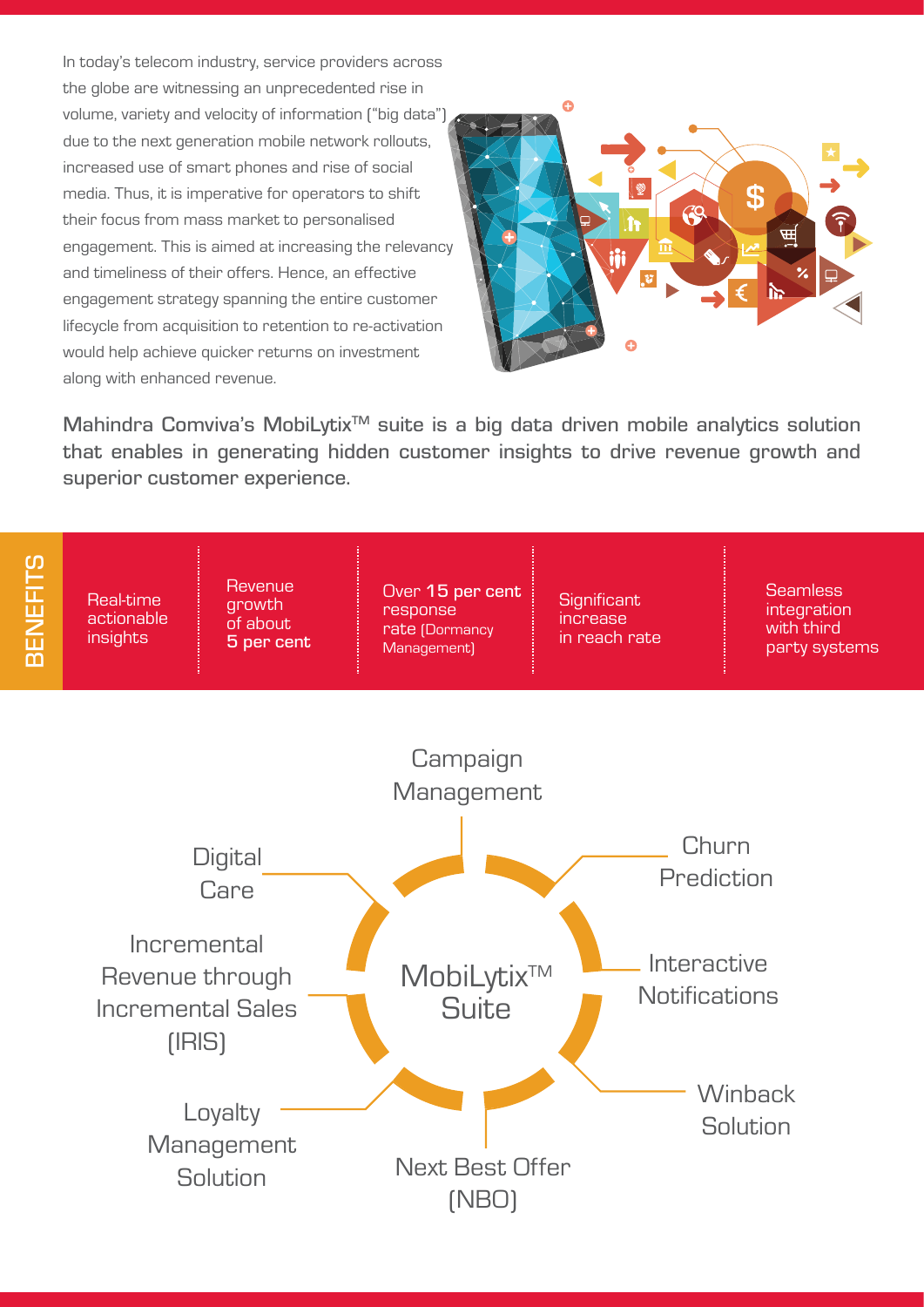## MobiLytix<sup>™</sup>Campaign Management Enhancing revenues through an analytics driven marketing platform

Mahindra Comviva's MobiLytix<sup>™</sup> multi-channel Campaign Management is an advanced analytical platform that enables marketers to deep-dive into a customer's profile and execute advanced analytics. Thereafter, multi-channel campaigns can be launched to increase revenue and usage KPIs for subscribers. The solution is powered by a big data-based platform and deciphers structured and unstructured information for meaningful actions.

### MobiLytix<sup>™</sup> Winback Solution Activate revenues from inactive customers

Mahindra Comviva's MobiLytix<sup>™</sup> Winback Solution helps in tracking a sleeping or inactive base in real-time, thereby improving reach rate and minimizing message delivery timelines. The network listener methodology enables marketers to tap into network events to identify the right moment to deliver relevant offers in real-time

# MobiLytixTM Churn Prediction Predicting risky customers

Mahindra Comviva's MobiLytix<sup>™</sup> Churn Prediction engine uses predictive analytical modeling that aggregates subscriber usage data from multiple sources. This can be used to proactively identify customers who are most likely to churn. The company can then target these customers with highly relevant promotions.

# MobiLytix<sup>™</sup> Interactive Notifications Intelligent and contexual marketing

Mahindra Comviva's MobiLytix<sup>™</sup> Interactive Notifications is an analytically advanced and intelligent real time interactive solution designed to push the best offer to the subscriber. The solution helps marketers improve the take rate of marketing campaigns by delivering relevant offers to the right customers at the right time over interactive post call notifications.

## MobiLytix<sup>™</sup> Next Best Offer (NBO) Recommending the best products/plans

Mahindra Comviva's MobiLytix<sup>™</sup> Next Best Offer (NBO) Solution is a big data driven analytical module that leverages analytics to examine subscriber behavior and profile-related data and recommend the best offer, thereby enabling higher uptake.

# MobiLytix<sup>™</sup> Retailer Loyalty Solution Enabling channel loaylty

Mahindra Comviva's MobiLvtix™ Retailer Loyalty Solution allows marketers to run high-quality and advanced loyalty programs of different scales that ensure both the partner's brand loyalty and proportionate sales share.

### MobiLytix<sup>™</sup> Subscriber Loyalty **Solution**

#### Convert subcribers to brand advocates

Mahindra Comviva's MobiLytix<sup>™</sup> Subscriber Loyalty Solution enables marketers to launch a subscriber-specific loyalty program to maximize sales, brand engagement and loyalty. Higher profitability is achieved when loyalty programs improve usage levels.

#### MobiLytix<sup>™</sup> Incremental Revenue through Incremental Sales Engage trade to boost revenues

Mahindra Comviva's MobiLytix<sup>™</sup> Incremental Revenue through Incremental Sales Solution unifies the retailer and subscriber recharge journey to provide a seamless experience to both parties. This is expected to result in incremental revenues for service providers. It thus equips retail partners to meet customers' ever-growing expectations, queries and demands related to products and offers.

# MobiLytix<sup>™</sup> Digital Care Enhanced omni-channel customer experience

Mahindra Comviva's MobiLytix<sup>™</sup> Digital Care Solution provides a seamless omni-channel experience through a rapid application development platform across digital e-care on applications, website and social platforms. This provides fastest go-to-market by enabling across all digital platforms, devices and operating system from the first day itself.